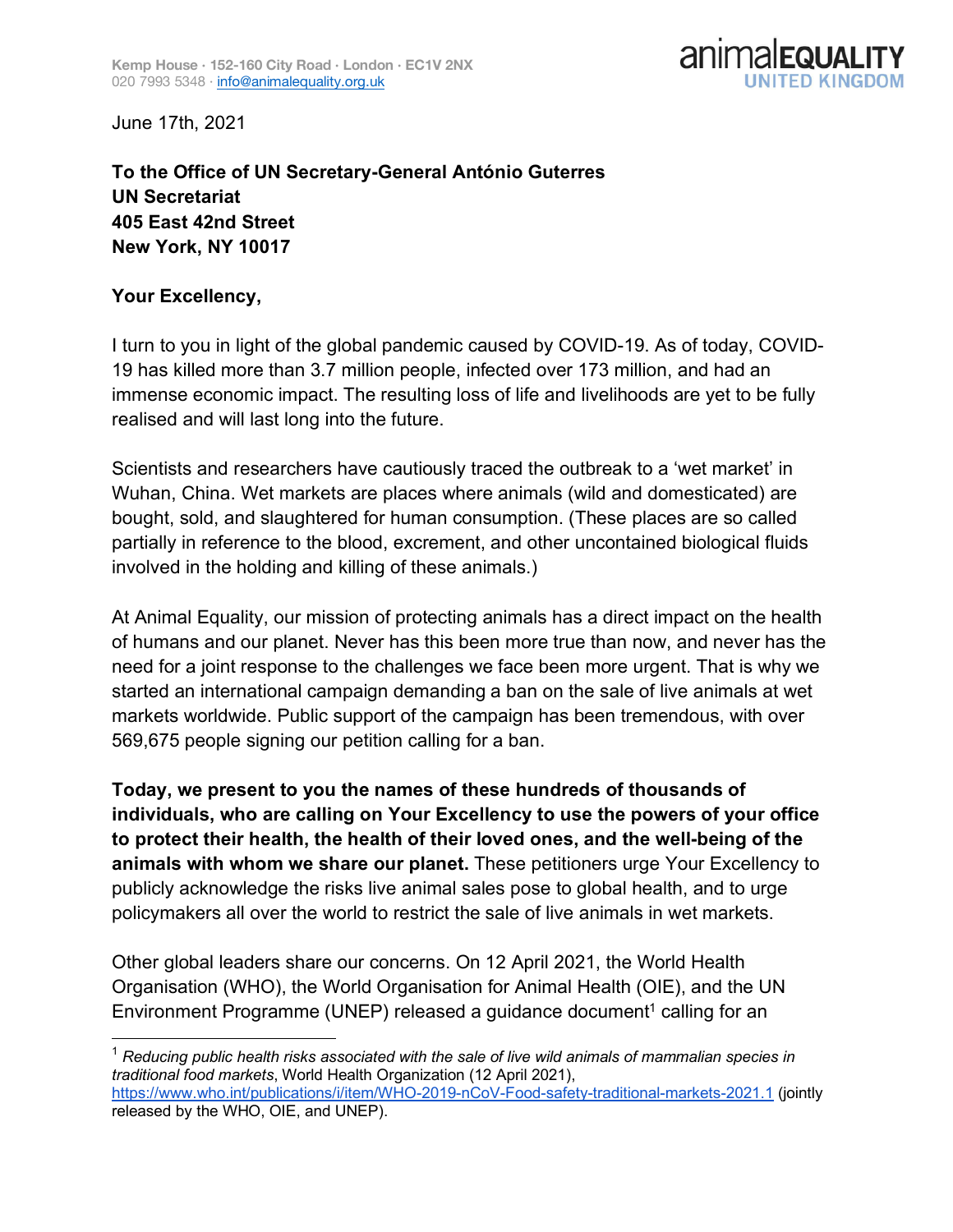

immediate suspension in the trade in live caught wild animals due to zoonotic disease concerns.

We urge Your Excellency to officially adopt this recommendation **and also extend it to include sales of** *domesticated* **animals,** *captive-bred* **wild animals, and wildcaught animals of** *all* **species (not just mammalian)**. The welfare of animals of all species sold at these markets is of great concern, and the next global pandemic could just as easily come from a bird as from a bat or a pangolin. During the human outbreak of avian influenza A (H5N1) in 1997, for instance, a visit to a retail poultry stall or a market selling live poultry in the week before onset of illness was significantly associated with the risk of becoming infected. As the WHO, OIE, and UNEP report stated, "Avian influenza viruses ... can be transmitted from infected animals to humans during handling and slaughter in the traditional market setting. **It is therefore important to limit, as far as possible, close contact between live animals, slaughtering operations and humans in such markets.**" 2

COVID-19 is not an isolated incident – merely the most recent one. Like COVID-19 and H5N1, other disease outbreaks such as SARS have been scientifically linked to wet markets. Animals in these markets are packed into small cages or spaces, where the lower levels of the cages are inundated with the fluids and excrements of the upper ones.

Dr. Anthony Fauci, Director of the National Institute of Allergy and Infectious Diseases, and Dr. Joseph Fair, Vice President and Director of Research and Development for Metabiota, are among the cadre of renowned scientists and virologists that have warned authorities of the public health dangers associated with the sale of live animals at wet markets. Ending these sales is critical to avoid the proliferation of new pathogens that will inevitably make their way to humans due to the unsanitary conditions and poor health of the animals confined and killed there.

**We politely request that Your Excellency heed the voices of the 569,675 petitioners calling on you to prevent the next pandemic, by bringing the problem of live animal sales at wet markets to the attention of the UN Security Council and other global leaders who have the power to swiftly enact critical restrictions on these dangerous and inhumane places.**

The next pandemic could be right around the corner if nothing is done to eliminate the sale of live animals at wet markets. The risks posed to all human and animal life on this planet are too great to ignore.

 <sup>2</sup> *ibid*., p. 3.